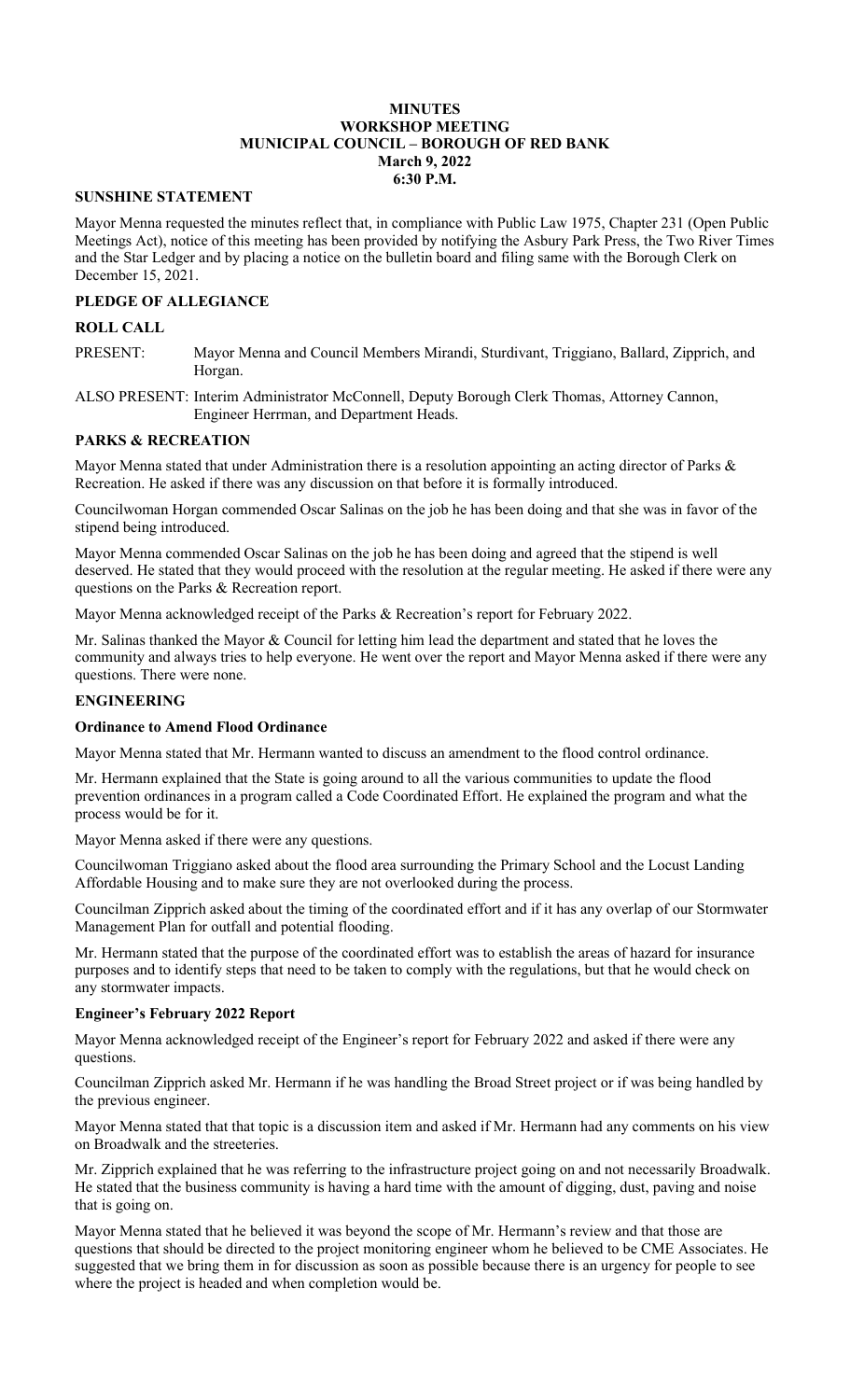Administrator McConnell stated that he could address any questions there might be and that he had recently spoken to Laura Newman in the past week.

Mr. Hermann explained that it was agreed that CME would finish out their projects and he would not be able to answer as to the status of the Broad Street project.

Mayor Menna thanked Mr. Hermann for attending.

Councilwoman Triggiano asked if there could be a discussion regarding the Broad Street project while we were on the subject.

Mayor Menna stated that it was a discussion point for later in the meeting.

Councilwoman Mirandi asked about the gas leak that had happened on Broad Street and if it was known how it occurred.

Administrator McConnell explained that the mark out for the project had been done several months prior to the incident and the issue was that some of the construction had worn off the mark out and was difficult to see because of the amount of equipment being moved and the amount of dirt and stone being moved. He stated that to prevent it from happening again, we now have the construction company calling for mark outs more frequently to come out and refresh the mark outs.

## **ADMINISTRATION**

## **Resolution Urging County to Address Intersection of Broad Street and Pinckney Road**

Mayor Menna stated that the next item on the agenda was the resolution urging the County to address the intersection of Broad Street and Pinckney Road. He stated that he doesn't believe there is any disagreement on that and that it could be placed on the regular agenda.

Councilwoman Miranda asked if the traffic study included cars and pedestrians.

Mayor Menna stated that it did.

Councilwoman Miranda stated that she agreed that that is a dangerous intersection and that what she would like to push the State and the County to start thinking about a long-term plan for that intersection because it is a nightmare and putting a traffic light there just would make it worse.

Mayor Menna stated that a traffic light could very well mean advisory lights or hawk lights, which are helpful in slowing traffic down and has been beneficial on Front Street in front of the hospital, or other types of advisory warnings that are autoactivated. He stated that the last time that there was a comprehensive review by DOT, by the County, by the Borough, by the Borough of Shrewsbury and Monmouth County Planning Board, was at least 18-20 years ago and the State came up with an extraordinary comprehensive plan, regretfully it was not implemented.

Councilman Zipprich stated that he agreed that the advisory lights would be preferable and that he wanted to remind the mayor that back when the Walgreens was being built about 10-12 years ago, there was a traffic study done and there was a retiming of the lights. He stated that the report that was submitted to the planning board would be advantageous to look at.

Mayor Menna stated that that was a limited study for purposes of application and what he was referring to was that the last full blown study of the entire intersection was done at the urging of the DOT on its' initiative because they recognized that there were inherent conflicts with NJ Transit, with DOT, Monmouth County, Monmouth County Planning Board, Borough of Red Bank and the Borough of Shrewsbury and that that was the only time that all the parties were in agreement that we should move on it. Locally we took care of the egress and ingress from Wikoff Place because that was within our control, but the problem with the earlier study is that there were interested parties that did not want to see any change in the navigational patterns of traffic at that time.

#### **Sewer Line – Front Street & Carriage Lane**

Mayor Menna stated that the next item was the sewer line on Front Street and Carriage Lane.

Administrator McConnell stated that that discussion would be carried to the next workshop meeting. He stated the CME started the project and he needs to confer with Mr. Hermann to see where we are going to go with that.

## **Fire Marshal/Code Enforcement February 2022 Report**

Mr. Welsh asked if anyone had any questions on the Fire Marshal/Code Enforcement end. There were no questions. He stated that they were seeing a bit more storage issues with our commercial customers, and we understand about supply chain and all that, but there will be more enforcement in the coming months regarding storage and places that are not storage facilities. He stated that the second thing he wanted to mention was, regarding OEM regarding the Primary School and Councilwoman Triggiano's comments, this came up during Sandy and there were many meetings that were attended when the last mitigation process occurred and if needed, he can gather the information for their reference regarding that. He stated that we may possibly be getting some FEMA money back for generators and equipment that was needed because of Sandy and he and the Administrator are working on that right now.

Councilman Zipprich asked if he meant that some of the Sandy money is still out there to recoup.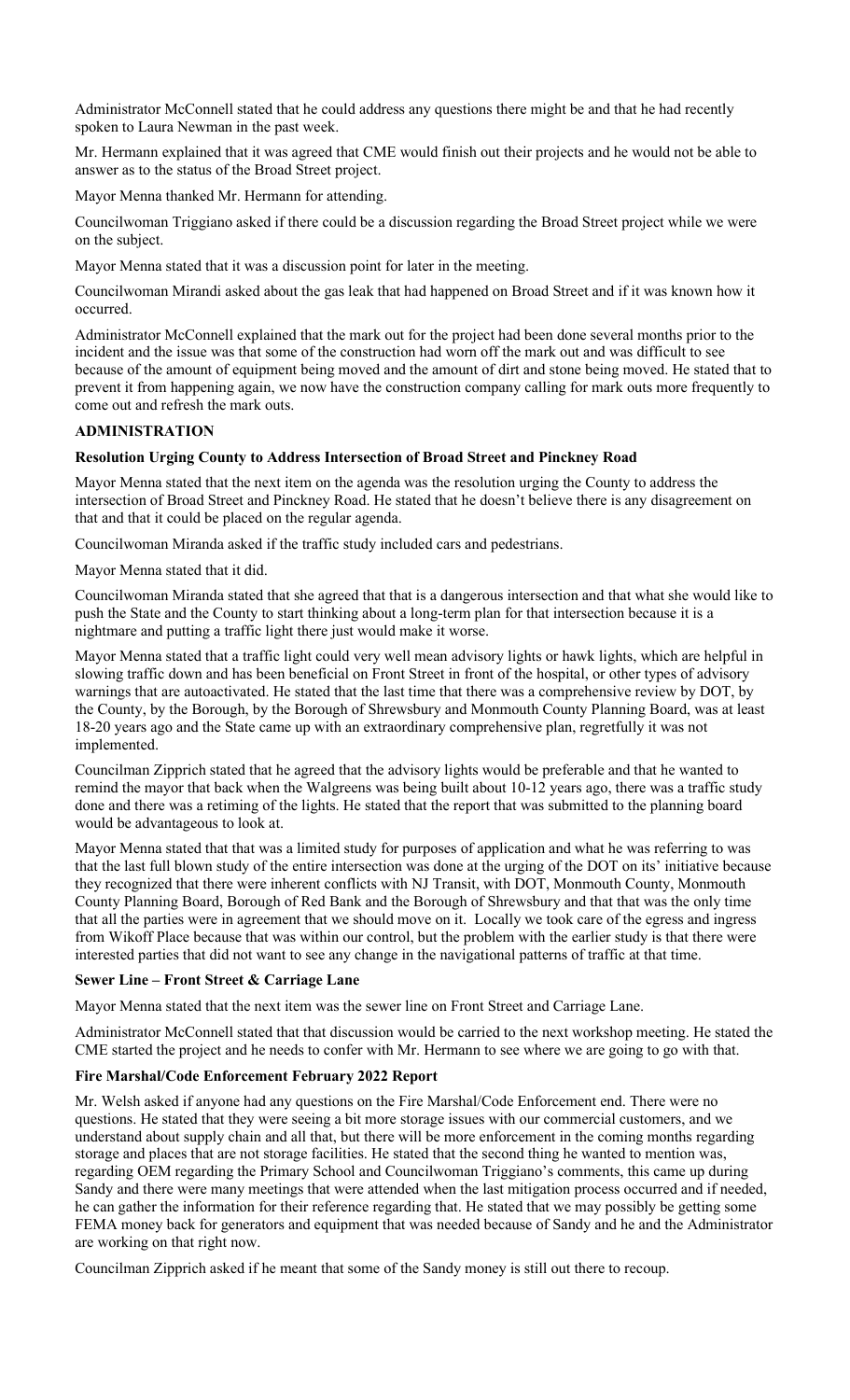Mr. Welsh stated that what he meant was that we might have money coming to us, but we have to go back and review everything again and that they are working with T&M Associates and together they are doing whatever needs to be done for the best of the town.

Mr. McConnel stated that it is some reimbursement money that we are entitled to, and it is a sizable amount, and they are working to finish it up because they just became aware of it.

Councilwoman Triggiano stated that whenever flooding comes up that it is good to mention that we have a chunk of affordable housing and an entire school in a very vulnerable zone.

Councilman Ballard thanked Mr. Welsh for keeping himself and the Code Committee up to date with what is going on.

## **Broadwalk/Streeteries**

Mr. McConnell stated that he wanted to get input from the Mayor & Council as to what they wanted to do in regard to Broadwalk, keeping in mind the construction that is going on. He stated that he wanted to keep them informed as to the progress of the construction and then explained the timing of particular phases of the construction in relation to opening up Broad Street for Broadwalk and the streeteries.

Councilman Zipprich stated that he would like to have some off-line discussions about this because it impacts our business district and that we need to be extremely sensitive to the business district's needs and to come out with a good solution that will benefit everyone.

Mayor Menna stated that he agreed with Councilman Zipprich, but that we needed to include not only the businesses, but RiverCenter and the Business Alliance as well.

Councilwoman Triggiano asked when the contractor would need to know what the decision was about proceeding with the phases of the project?

Mr. McConnell stated that we would need to what we're doing, ideally when the water mains are done so that they could potentially skim coat the road with asphalt to make it flat, but that that would not be a final paving and the construction company is working on a price for that.

Mr. Keen stated that he believes asphalt is about \$100 per ton and that the final price would be a considerable amount.

Mr. McConnell stated that as soon as they measure it out, they can give an exact figure.

Councilwoman Triggiano stated that she just wanted to make sure that we have all our information together before a meeting and that she believed a meeting like that should be held at the next workshop meeting so that all of the council is together.

Councilman Zipprich stated that he would like to discuss it at the next DPW committee meeting as well.

Councilwoman Mirandi asked if the retractable bollards would be done in the same timeframe.

Mr. McConnell stated that he believes so and that a subcontractor was going to be installing those.

# **Reports**

Mayor Menna stated that the reports for Grants, Animal Control, Tax Assessor, Tax Collector, Fire Department, Senior Center, and Building/Construction were included in the meeting packets. He stated that if there were no objections to accepting the reports, we should accept the reports and make them available to members of the public.

## **Clerk**

## **i. Ordinances & Resolutions**

a. Resolution to appoint a Registrar.

Mayor Menna stated there was no issue with that and that it should be placed on the regular agenda.

b. Resolution to appoint a Borough Clerk

Mayor Menna explained that we do have a Deputy Clerk who can statutorily perform the duties of the clerk in the interim and that the Council has been interviewing potential candidates for the position. He stated that the potential candidate's salary would be substantially out of the range of the salary ordinance and asked the Borough Attorney if an amendment to the salary ordinance would have to be done before they could make an offer of employment.

Mr. Cannon stated that they would have to amend the salary ordinance.

Mr. Swisher stated that before you make an appointment, you have to make sure that it is within the salary range.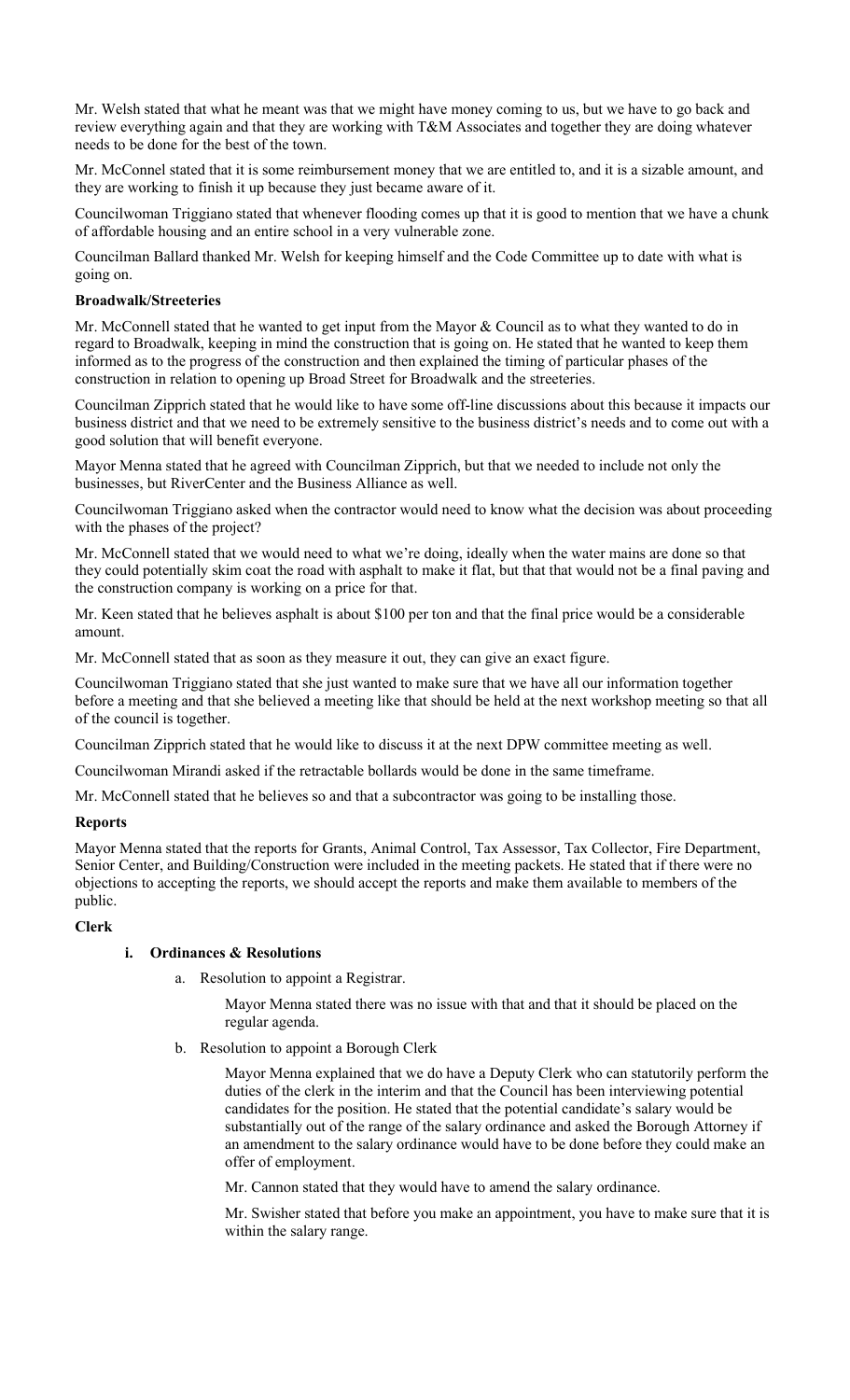Mayor Menna stated that Middletown's Clerk's salary is \$107,000 and that their population is about 68,000 people and why we aren't sticking to the range in the salary ordinance.

Councilwoman Mirandi asked how much experience the clerk in Middletown has.

Mayor Menna stated that she has been there for a long time.

Councilwoman Triggiano stated that Pamela Borghi was a phenomenal clerk and that she wasn't making more than the ordinance.

Councilman Ballard stated that they were put in a precarious situation to quickly to find a clerk to replace Ms. Borghi who was literally retiring within a couple of weeks of their first interview. He stated that they wanted to do our due diligence, but unfortunately the council was pressed into hiring someone quickly. He stated that of the two candidates that they were left to choose from, we just felt this was the best one and this was the salary range she requested. He stated that she is a very experienced clerk.

Mr. Cannon stated that no one has been appointed yet, so we cannot get into the qualitative analysis of who you all picked. He stated that if they want to talk about money that's fine, but we cannot discuss anything other than that because there is no successful applicant.

Councilman Ballard stated that he was trying to explain why they were at this point and to be aware that the council was very concerned about the salaries that were requested, but again we had to hire a clerk and we had no other choice and that they were put in a very bad situation, and they tried to make the best of that bad situation.

Councilman Zipprich explained that what the attorney was trying to say is that normally this change in the salary ordinance at this juncture so he thinks they should follow the advice of counsel.

Mayor Menna asked if a member of public could file an action against the salary increase.

Mr. Cannon stated that they can challenge any ordinance and that he also has the power to veto it as Mayor.

Mayor Menna stated that he is not saying it's not a bad thing to do, but he just wants the public to know that we're doing something that is rather extraordinary.

Mr. Cannon stated that functionally from a legal perspective you are authorized to award salaries for positions according to the ordinance and you can't award a salary that is higher than the ordinance without amending the ordinance.

Councilwoman Mirandi asked if the ordinances have been amended in the past.

Mr. Cannon stated that the ordinance has been amended several times to keep up with contractual raises.

Councilwoman Triggiano asked how much higher than the salary ordinance were they talking about.

Mr. McConnell stated \$10,000, the range is \$55,000 to \$65,000 in the current ordinance.

Councilman Zipprich asked why this concern wasn't brought up in previous meetings.

Mayor Menna stated he raised his concerns with respect to the level of the renumeration that was being demanded by one person versus the other, because he said he was concerned about the salary range.

Councilman Zipprich stated that it should have been brought up for discussion in Executive Session so that everyone a complete understanding of it, instead of bringing it up in a workshop meeting when we have already been through deliberations on this potential hire.

Councilwoman Triggiano asked if this is something that we should be discussing in Executive Session instead of here at the workshop meeting.

Councilwoman asked if the issue was that before we make the appointment, we need to amend the salary ordinance.

Mr. Cannon stated that that was correct and that he would defer to Mr. McConnell to say if there were any other stipends that went into the salary ordinance for this position.

Mr. McConnell stated that Ms. Borghi was not receiving any stipends on top of her clerk salary.

Councilwoman Mirandi asked if we could have a special meeting to approve an ordinance to amend the salary ordinance.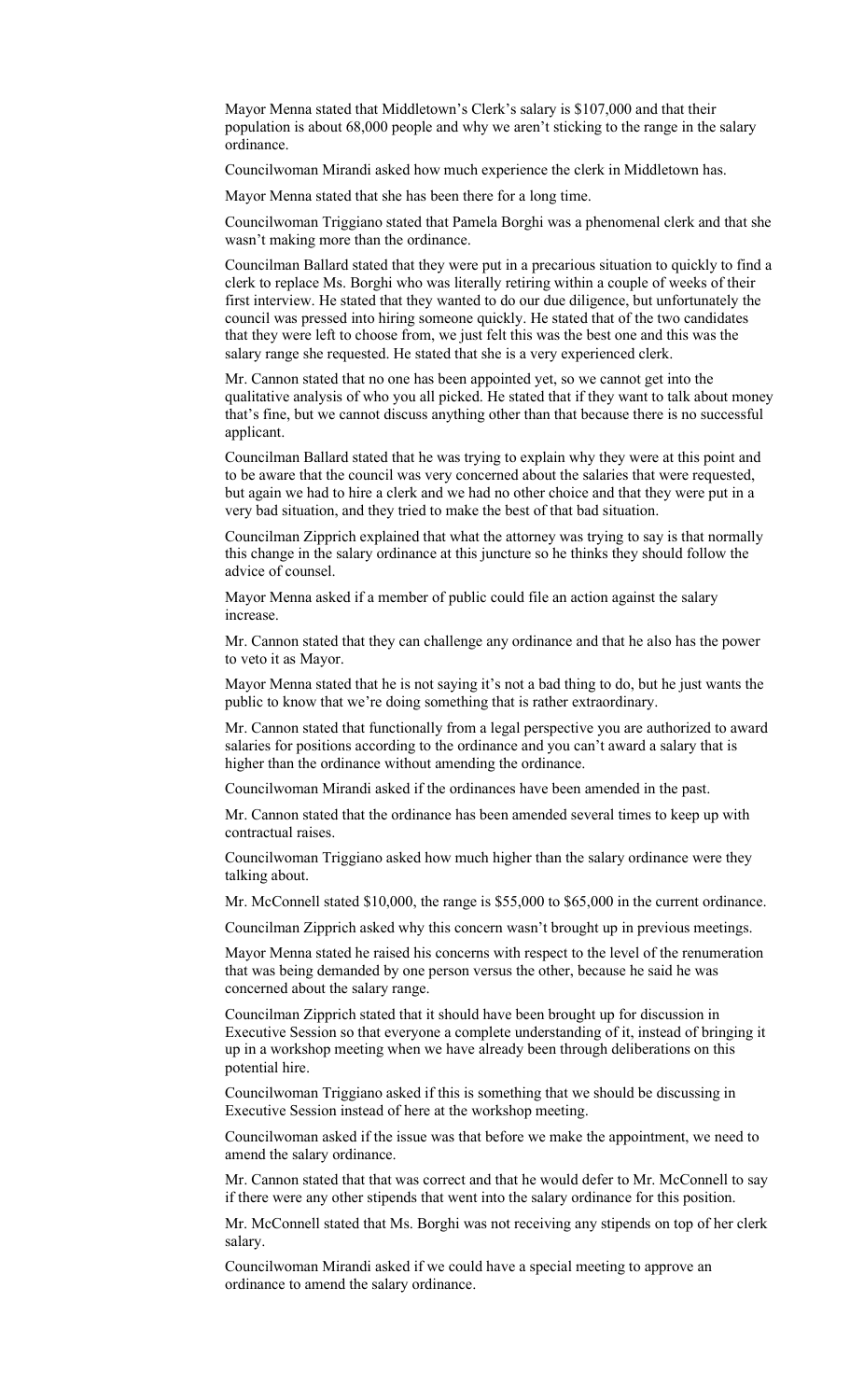Mr. Cannon explained the process for amending an ordinance.

Councilman Ballard stated that he does not want the public to misunderstand what happened. He stated that the Council was presented with two viable candidates and all this background was known when the two candidates were presented to us. He stated that they were presented with these two candidates, and they picked one.

Mr. Cannon stated that the choice of the candidate isn't the issue and that it is the money.

Councilman Zipprich stated that the money is an issue and that they needed to turn to their Borough Attorney to determine what the recourse is in order to move forward.

Mr. Cannon stated it would be introducing and adopting an amended salary that is in the range of the salary that was offered. He stated that he would work with the Administrator and the Deputy Clerk to get it done within the required advertisement time.

c. Resolution to introduce the Special Improvement District Budget.

Mayor Menna stated there was no issue with that and that it should be placed on the regular agenda.

- d. Resolution Acknowledging that Cannabis Business License Application has Proposed a Type of Cannabis Business that is Permitted within the Borough and Would Not Exceed Any Municipal License Limit.
- e. Resolution Acknowledging that Cannabis Business License Application has Proposed a Type of Cannabis Business that is Permitted within the Borough and Would Not Exceed Any Municipal License Limit.
- f. Resolution Acknowledging that Cannabis Business License Application has Proposed a Type of Cannabis Business that is Permitted within the Borough and Would Not Exceed Any Municipal License Limit.

Councilwoman Triggiano asked if the numbers we received were in line with other municipalities and asked for a little bit more background on that.

Mr. Cannon stated that those that have opted in about 40% of them have limits on the number of licenses and types of licenses.

Councilwoman Triggiano stated that her concern was regarding the municipal licensing fees.

Mr. Cannon stated that that is different than what they are talking about right now and that that ordinance is on for public hearing in the regular meeting, and he believes that there is at least one person who has contacted us to object to the licensing fee and that they should make it smaller for microbusiness and make it match the State.

Mr. Zipprich asked if we do not have a limit on license and if our licensing was more geographical.

Mr. Cannon explained about the regulations regarding cannabis licensing, what the resolutions authorize and the municipal licensing procedures.

Councilwoman Triggiano stated that the borough was unique in that they did the geographical map and that the areas that were chose were pretty constrictive as it was and that there were very specific places that shops would be able to open as is.

Councilman Zipprich agreed with Councilwoman Triggiano assessment regarding the geographical maps limiting the space for licensing. He asked if each one of the resolutions was just an acknowledgement so that the regulatory committee can keep track of what we're allowing in town, and it enables us to keep track of who's coming to town and what type of cannabis business they are.

Mr. Cannon stated that the applicants have to submit a very comprehensive package to the State in order to become a licensee and that part of that package is an acknowledgement from us that they wouldn't be in violation of the type of license we allow and that we're withing the amount we are allowed to have.

Councilwoman Mirandi asked if the applicants could sell the license to someone else.

Mr. Cannon stated that he does not know the answer to that. He stated that this process is similar to how they issue liquor licenses. He stated that something that may come into play is whether applicants can get a variance to put the license somewhere we don't necessarily allow, but that the key is to just take it one step at a time.

#### **ii. Proclamations**

- a. Women's History Month
- b. Colorectal Cancer Awareness Month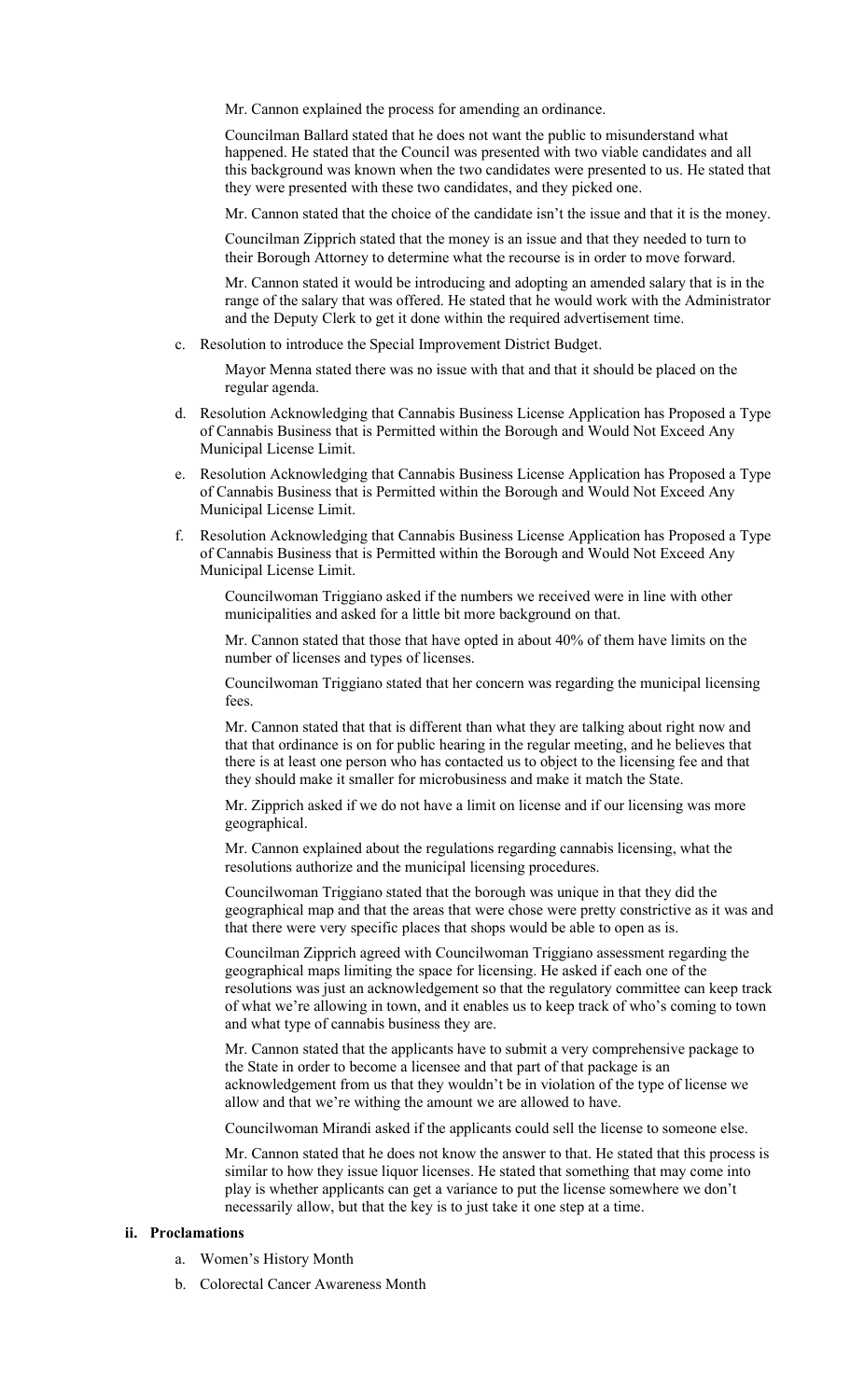Mayor Menna stated there was no issue with the proclamations and that they should be placed on the regular agenda.

#### **Finance**

### **i. Ordinances/Resolutions**

a. Resolution to hire part-time inspector

Mr. McConnell explained that this is for the tax assessor's office because the current inspector resigned.

Councilwoman Mirandi stated that it is a part-time position with no set hours, but has a salary attached to it. She asked if there was any idea how many hours will be worked because to her it seems it would be a per hour wage.

Mayor Menna stated that his long-term understanding is that the inspectors in the tax assessors' office go out and do all the measuring and then report back to the assessor what is needed in terms of hours of work and that would be normally dictated by the assessor. He stated that his recommendation is for Councilwoman Mirandi to have a discussion with the tax assessor, as the head of the Finance Committee, to firm up what the duties are and how many hours are anticipated and if it would make more sense to do an hourly payment, per diem payment or a yearly salary.

Councilman Zipprich asked if there was a salary ordinance range that we should be working within.

Mr. McConnell stated that the range is \$6500 to \$7500 in the salary ordinance, but for the sake of the conversation the salary for the new inspector is the same as the departing inspector.

Councilman Ballard stated that looking at the assessor's report it states that there are 41 property owner filed appeals. He asked if there was a list of those appeals.

Mayor Menna stated that the assessor does and explained that they are filed electronically at the County.

Councilman Ballard asked if the assessor could send a copy of the list to the members of the Council.

Councilman Zipprich stated that tax appeals impact the budget preparedness. He stated that in years past when Councilwoman Lewis was on the finance committee, she looked at the number of tax appeals that had been filed that year and completely understood what the onslaught was going to be as it affected the borough's annual budget.

#### **ii. Discussion/Action**

a. Report – CFO Budget Status

Mr. Swisher explained where they were in the budget planning and that they will have something out to Council at the end of the week. He stated that the hope would be that they would be able to have a finance committee meeting sometime next week to go over the budget and then they would set up a time to go over it with Council.

Councilwoman Mirandi stated that it is very concerning to her that for two weeks she has been asking for the working budget and she has been denied access. She stated that she doesn't know why, as the finance chair, it is so difficult to see this document and that she does understand that it is not complete.

Mr. Swisher stated that he's not sure about the borough's policy, but in other case that he's been involved with the budget is put together, then it is given to the Council, and he believes that's how it's been I the past because it is a work in progress.

Councilwoman Horgan stated that in reading emails that it appears that there isn't a document that can be provided at this point. She asked what the benefit would be to seeing an incomplete budget.

Councilwoman Mirandi stated that her point was that even if it was incomplete, she asked for it and she should be able to see it.

Councilman Ballard stated that past budgets have been in an Excel spreadsheet format on Google Docs and that they all had access to it to see it evolving. He stated that he would look at it often to see any changes and to find out why it was changing. He stated that he thinks it is fair that Councilwoman Mirandi wants to see it so she can know what she's voting on.

Councilwoman Horgan stated that she believes that they were waiting to be able to give her the entire document and not just parts of it.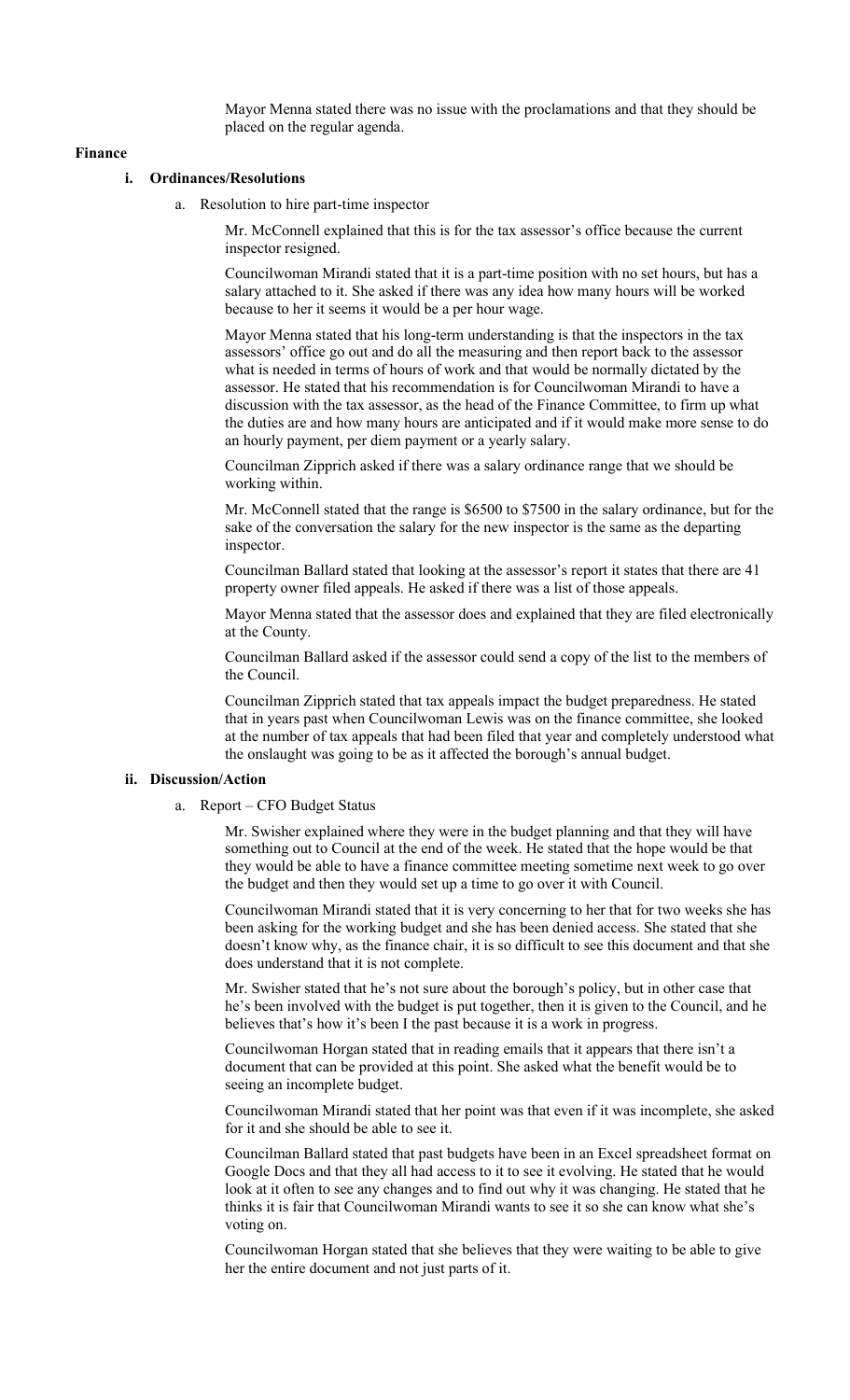#### b. Audit

Mr. Swisher stated that he wanted to let Council know that they did receive the 2022 Audit Report and that the members would be getting an electronic copy and asked if anyone wanted a hard copy of it. It was the consensus of the council that an electronic version was preferable. He stated that he wanted to meet with the finance committee to go over the findings in the report and that they would have to develop a corrective action plan. He stated that they should be able to accept the audit report and approve the correction action plan at the next meeting.

c. Auditor Appointments

Mr. Swisher stated that the previous auditors, Fallon Co., were appointed in January of 2021, and they received a contract for the year 2020 to do the audit in 2021. He stated that in January of 2022, the Otteau firm was appointed to do the 2022 audit in 2023. He stated that there was a mix up somewhere down the line and no on was appointed to do the 2021 audit. He stated that as part of doing the audit they also do the Annual Financial Statement which is done towards the beginning of the year and that is the document that is used to do the budget, so we need an auditor to do that. He suggested that the auditor that was in there already would be more familiar with the town, but that it is up to the Council.

Councilman Zipprich stated that he makes a valid point regarding the Fallon firm. He stated that at the end of last year there was a glitch in the system regarding the bid packages.

Councilwoman Mirandi asked when the audit is typically done.

Mr. Swisher stated that the audit is supposed to be completed by June  $30<sup>th</sup>$  per statute, but that it was extended last year until September 30<sup>th</sup> due to Covid.

Councilwoman Mirandi asked if Fallon would be able to have the 2021 audit done by June.

Mr. Swisher stated that we would have to ask the firm that because he doesn't know what their schedule is.

Councilman Zipprich asked who prepared our Annual Financial Statement for 2021.

Mr. Swisher stated that if the resolution is approved to appoint Fallon that they would be the ones to do it. He stated they would be doing both the financial statement and the audit for 2021.

d. Dissolution of the RDA

Commissioner Ballard stated that at the last meeting the Council passed a resolution for the CFO to do dissolution plan for the RDA and asked what the progress was on that.

Mr. McConnell stated that the process is a bit time consuming, and it is on the agenda to be worked on.

Mr. Cannon stated that the legal standard for that is that we would have to show where the money would go to that is in the RDA accounts and any liabilities that might be outstanding.

Councilman Ballard asked if they had begun drafting the resolution or ordinance that would be the first read to get rid of the RDA or are they waiting for something back from the DCA.

Mr. Cannon stated that he is waiting for the Annual Financial Statement so he can include whatever the plan is within resolution.

e. Bond Counsel

Mayor Menna asked who our bond counsel is.

Mr. McConnell stated that it is Wilentz.

Mayor Menna stated that in the past we had appointed other bond counsels as well and asked if we did the same this year.

Mr. McConnell stated that it was the Wilentz.

Mayor Menna stated that there may be an issue that they will need to speak about in Executive Session.

## **Police**

# **i. Discussion/Action**

a. Report: February 2022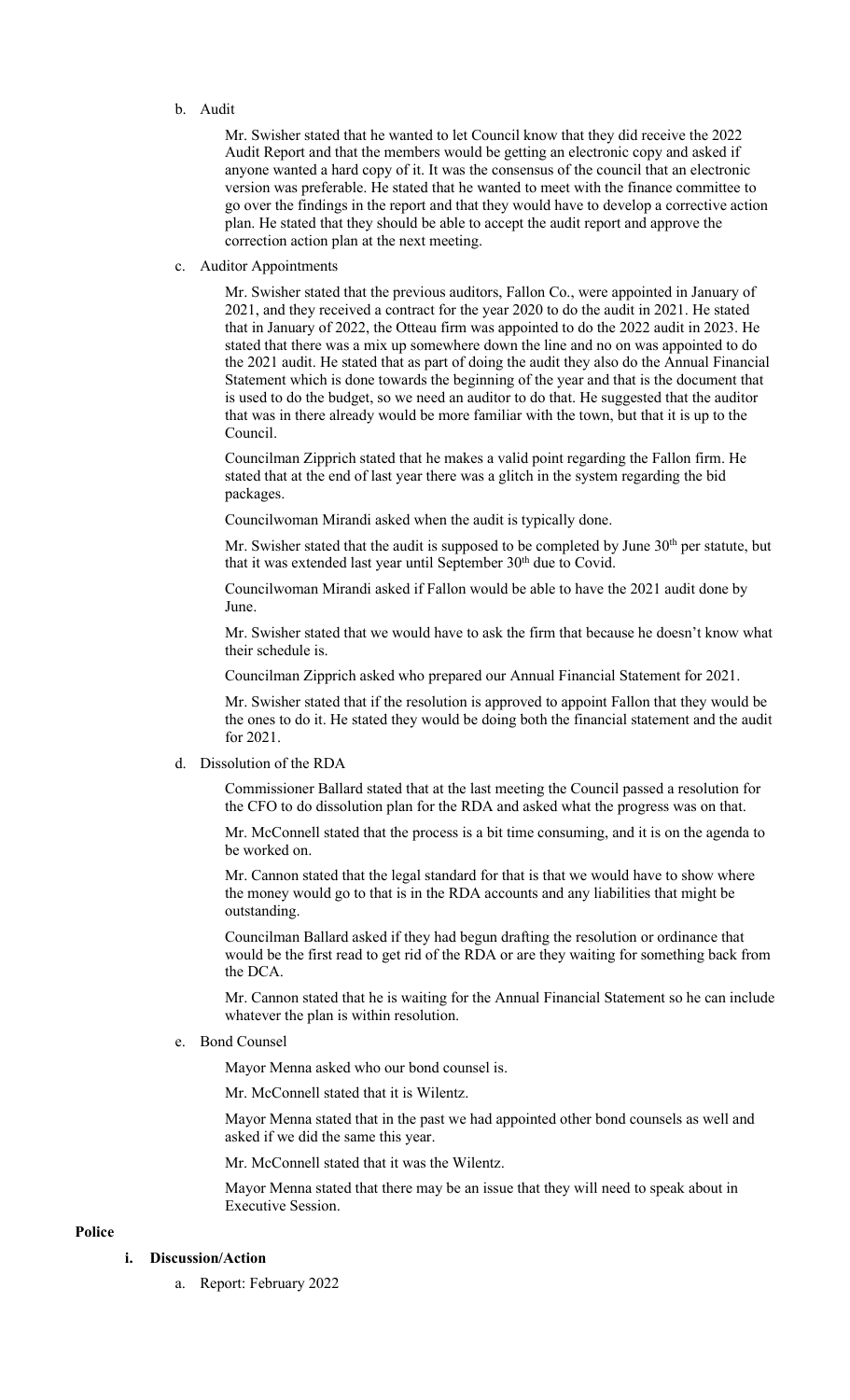Mr. McConnell stated that he had nothing to add to the report and that they will be gearing up for the hiring of their summer employees/staff, but other than that he had nothing to report.

Councilwoman Mirandi asked for clarification on some arrest amounts that were in the report. She stated that in one spot it says there were 33 arrests, but that on another sheet it says 22 and asked if they should be the same.

Mr. McConnell stated that the UCR is by national standards, so not all arrests count towards our federal reporting because it ultimately goes to the FBI. He explained which offenses would be reported and which wouldn't.

Councilwoman Mirandi asked if moving violations were included in the total traffic stops.

Mr. McConnell stated that they are two separate things and that traffic stops are how many vehicles they actually pull over and the summonses track the number of moving violations.

#### b. Meetings

Councilman Ballard stated that at the last meeting Mayor Menna had stated that this meeting would be held at Borough Hall, and he was curious as to why that didn't happen.

Mr. McConnell stated that it was asked that there be some kind of hybrid meeting and do not have the ability to do that right now. He stated that the IT company came out and took some measurements, so it is in progress, but we're not capable of it right now and the meeting would have had to have been a full in-person meeting, and we wouldn't be able to have any type of electronic version of the meeting.

Councilwoman Sturdivant stated that they met with the IT company on February 24<sup>th</sup>, and Intron can give us an overview of what's been going on since November 2021 in terms of all of the IT infrastructure that's been going on and the change in email that's been taking up a significant amount of time. She stated that it was discussed that Greg would give us a solution as to what is a good hybrid solution for us because we briefly discussed a few options, but we wanted to get some more estimates and proposals in terms of how we can actually implement it and she does not see an opportunity or a solution for them to present hybrid at this point.

Councilman Ballard asked if we were waiting to go hybrid before we go back into the Council Chambers and how long would that take.

Mayor Menna stated that he goes to a lot of meetings throughout the state and that we are in the dinosaur age, they have already returned to in-person meetings and they're doing it successfully and he thinks we should aim for the next meeting for an in-person meeting.

Councilwoman Triggiano asked if the hybrid option could be set for the next meeting.

Mayor Menna stated that the discussion he heard was that it would not be ready for the next meeting and what he is saying is ready or not ready he thinks we should go inperson.

Mr. McConnell stated that they will advertise for the next meeting to be in-person and that there won't be any hybrid or electronic version yet.

Councilman Zipprich asked if they would be able to still use Zoom for anybody that is uncomfortable company to the meeting if we went in-person.

Mr. McConnell stated not at this point.

Councilwoman Sturdivant stated the coming in-person was a big concern to residents.

Councilman Ballard stated that we should poll the Council.

Councilman Zipprich stated that other municipalities are using Zoom and in-person and asked what the obstacle is here.

Mr. Cannon stated that the only place he's seen it 100% successfully is Fair Haven. He explained how other towns are handling it right now and what system Fair Haven is using and how it works. He stated that the device that Fair Haven uses costs about \$1000 and that they have an employee there who handles the device the entire time.

Councilwoman stated that until we get a consensus on whether or not we want to make the financial investment into upgrading our system, we are going to stay in a stalemate indefinitely. She stated that she is for that investment and that she believes that is the way to move forward.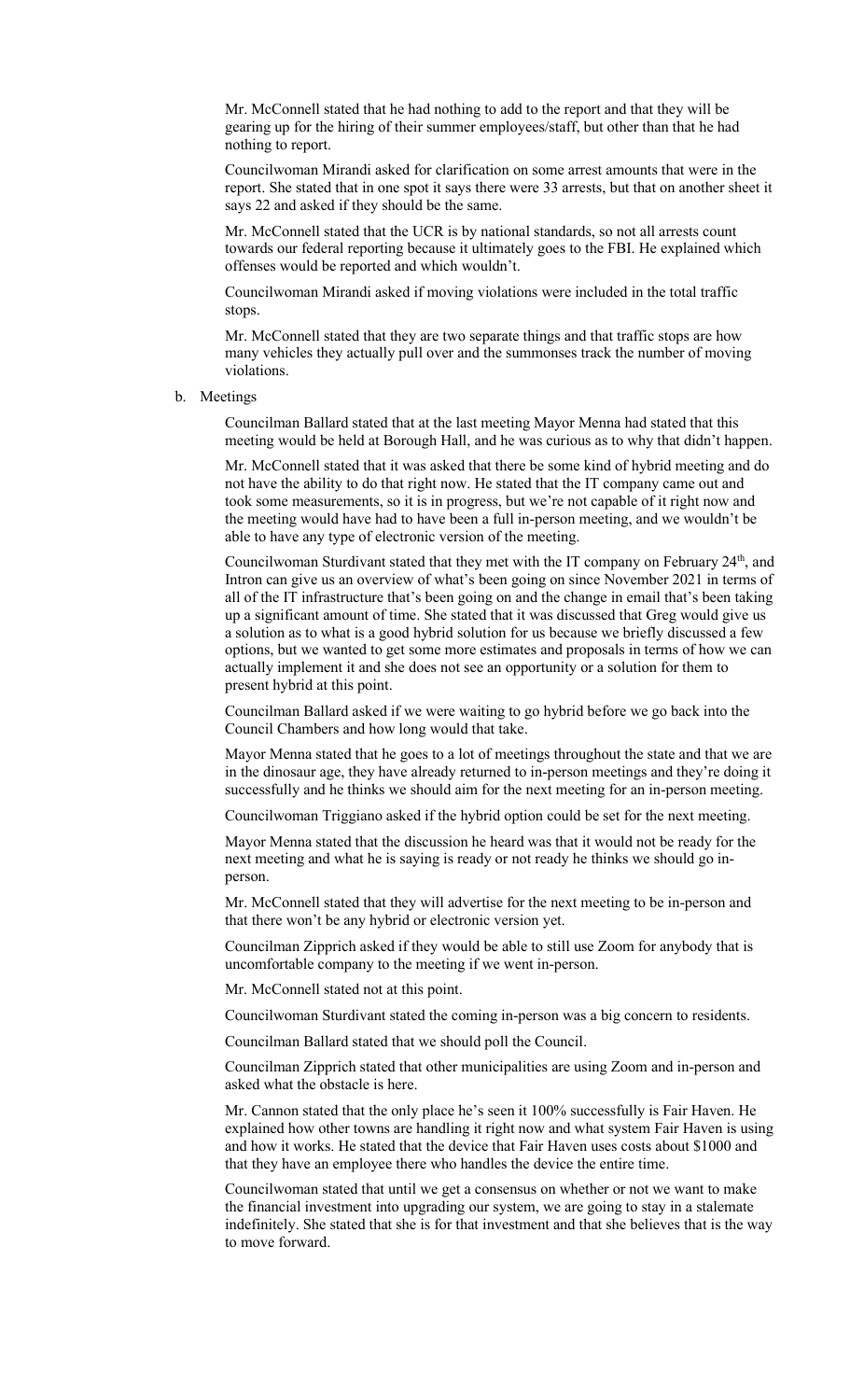Councilman Zipprich stated that he agrees that it is an investment worth making and considering the amount of money we have spent on technology over the past three years, \$1000 is not a lot of money.

Councilwoman Triggiano stated that we need to pick a path and find away around this and that seems to be what Councilwoman Sturdivant is trying to do in making sure that there is a smooth transition. She stated that we need a consensus to move forward with the device and the employee to handle it.

Councilman Zipprich suggested maybe doing a shared service agreement with Fair Haven.

Councilwoman Mirandi stated that if there is a solution that works just as well and you don't have to have an extra person, we should look into it.

Councilwoman Triggiano stated that she hasn't heard of any municipality that runs hybrid meetings that didn't have to hire an extra employee and if that is something that we have to do then we just need to deal with it and move forward.

Councilwoman Sturdivant stated that she would like to get our IT company's opinion on the subject in terms of what type of technology that we move forward with.

Mr. McConnell stated that they had mentioned the device to the IT company, and they were going to look into it, and they were also going to look at other similar solutions. He stated that in the meantime, he did need direction on how they would handle the next meeting so we can schedule it properly.

Councilwoman Sturdivant stated that she would like to have as much engagement with the residents as possible and given the fact that we do not have a hybrid solution in place at this time I would like to continue with the Zoom meetings.

Councilwoman Triggiano stated that Zoom has made meetings more accessible for her and that access transcends to other people as well and that awaits a more concrete answer from the IT department and looks forward to moving forward.

Mayor Menna stated that pending further discussions with the IT company we would be delaying in-person meetings.

Councilwoman Triggiano stated that she would like to have at least a goal set of having a hybrid meeting by June.

Councilman Ballard stated that the only reason he wants to move to the in-person meetings is because we have been talking about hybrid meetings for two years and he worries that if we continue to use Zoom as a crutch there's no urgency to get the hybrid up and running.

Councilwoman Mirandi asked if we could have a compromise of one meeting a month on Zoom and one in-person.

Councilwoman Triggiano stated that might get a little confusing. She stated that she understands both points, but that she feels Councilman Ballard's point was that going back in-person would be the catalyst for moving forward.

 Councilman Zipprich stated that the committee would be having a meeting with Intron next week to go over our options and he thinks that the sooner we can get this done the better.

Councilwoman Mirandi stated that we should continue with the hybrid because the residents really appreciated that there was more engagement, but she agreed with Councilwoman Triggiano that we need a deadline.

Councilwoman Sturdivant stated that she has been on the Council for a little bit over two months and this is something she's passionate about, ensuring that our residents are involved either virtually or in-person. She stated that they would be meeting with the IT group to review some solutions and at that time we can make a hard date as to when we expect to be back in Borough Hall.

Councilwoman Horgan stated that she would like to stay hybrid, but that she is looking forward to getting back in-person.

Mayor Menna stated that there was a determination that the next meeting would continue as we have been doing as a result of the Council's discussion.

# **Public Works**

#### **i. Ordinances/Resolutions**

a. Resolution to hire Public Works Skilled Workers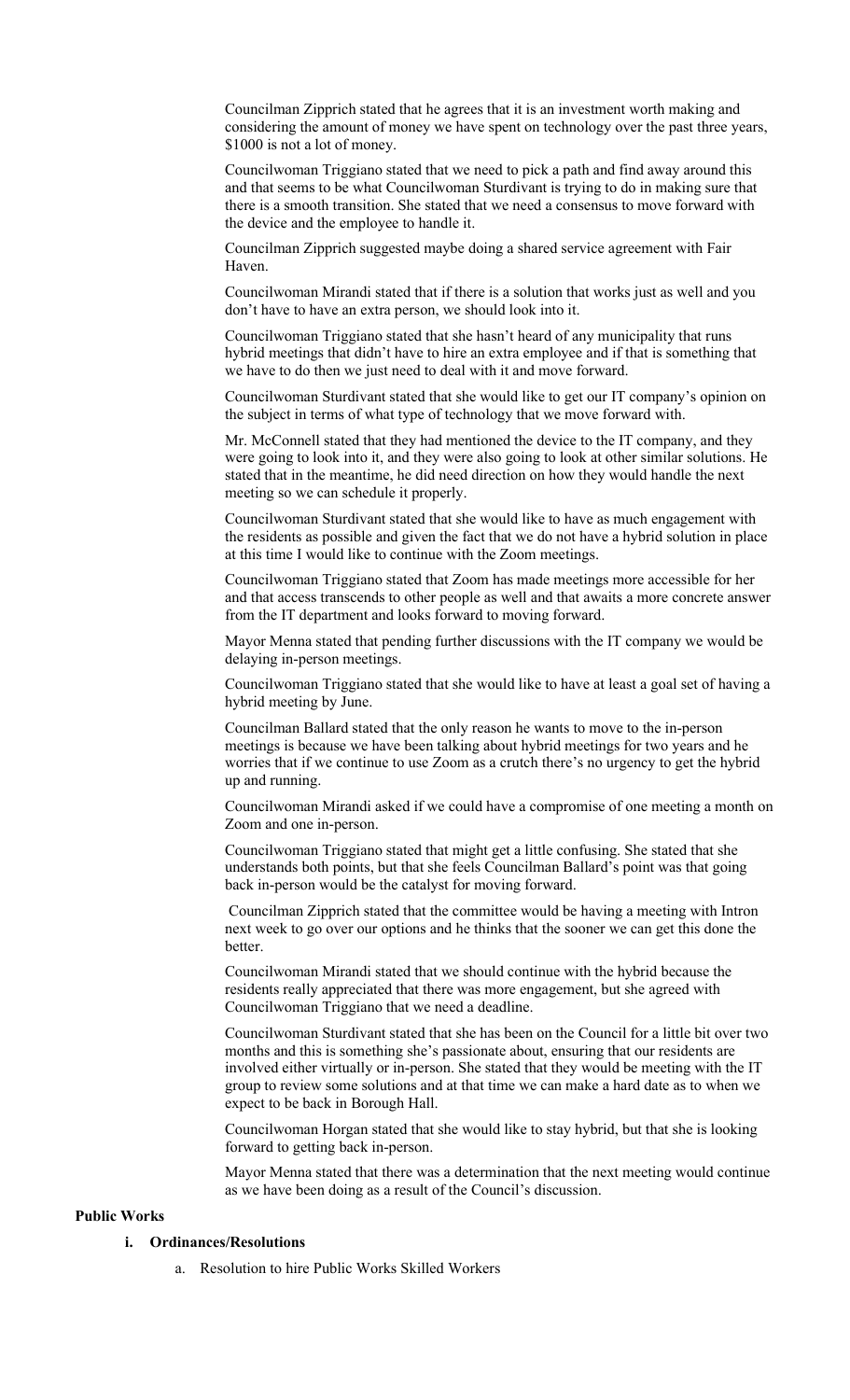- b. Resolution to hire Public Works Worker
- c. Resolution to hire Public Works Worker
- d. Resolution to hire Water/Wastewater Operator

Mayor Menna stated that he believes that there is no issue with the hirings that were recommended by the committee.

#### **ii. Discussion/Action**

a. Report: February 2022

Mayor Menna asked if there were any questions on the report.

Councilwoman Sturdivant asked if the Parking Utility revenue included parking ticket revenue.

Mr. Keen stated no, and that parking ticket revenue is through a different process.

Councilwoman Sturdivant asked if that goes into the parking utility revenue.

Mr. McConnell stated that it goes through the court revenue.

Councilwoman Sturdivant asked if a column could be added to show the previous month's revenue compared to the current month.

Mr. Keen stated that he could do that and that he had used 2019 because there was nothing to compare it to from 2020-2021.

b. Plastic Film Recycling

Councilwoman Triggiano stated that she had had a resident ask her if they had missed the plastic film recycling pickup and they had asked if there was a place that they could bring it.

Mr. Keen stated that residents have called his office about the same thing, and they were told to bring it to Public Works.

Councilwoman Triggiano asked about the drop off bin at Borough Hall and if that could be another location.

Mr. Keen stated that that shouldn't be a problem.

Councilman Zipprich asked about the other bins that were located around town when we started the plastic bag collection years ago and if there were other locations that we could possibly put other bins.

Mr. Keen stated that he wasn't in Red Bank at the time that began, but he believes that was part of the laws regarding supermarkets having a drop off location. He stated that we had the one at 90 Monmouth Street and they collect at 75 Chestnut Street anytime and the recycling center when it is open.

Councilman Zipprich asked if we get any revenue from the program.

Mr. Keen stated that we do not and most of recycling doesn't have revenue anymore either.

### **Land Use**

#### **i. Discussion/Action**

a. Report: February 2022

Mayor Menna asked if anyone had any questions. There were no questions, and the report was accepted.

#### **Correspondence**

There was no correspondence.

## **Public Comments**

Councilwoman Sturdivant offered a motion to open the meeting up to the public, seconded by Councilwoman Triggiano. A voice vote confirmed all in favor.

Ben Forrest, 16 Locust Avenue – stated that he wanted to comment on the discussion regarding the meeting format. He stated that he applauds their decision and that he feels this is the best compromise in staying with the current format and then going to hybrid when it's ready. He stated that he likes live meetings, and he misses them very much because there's a difference when you're in the room with someone and that the tones tend to be more respectful, and they can get pretty raw sometimes. He stated that he also agrees that more people have access to the meetings when they are virtual because they are not able to get to the meetings in-person for any number of reasons.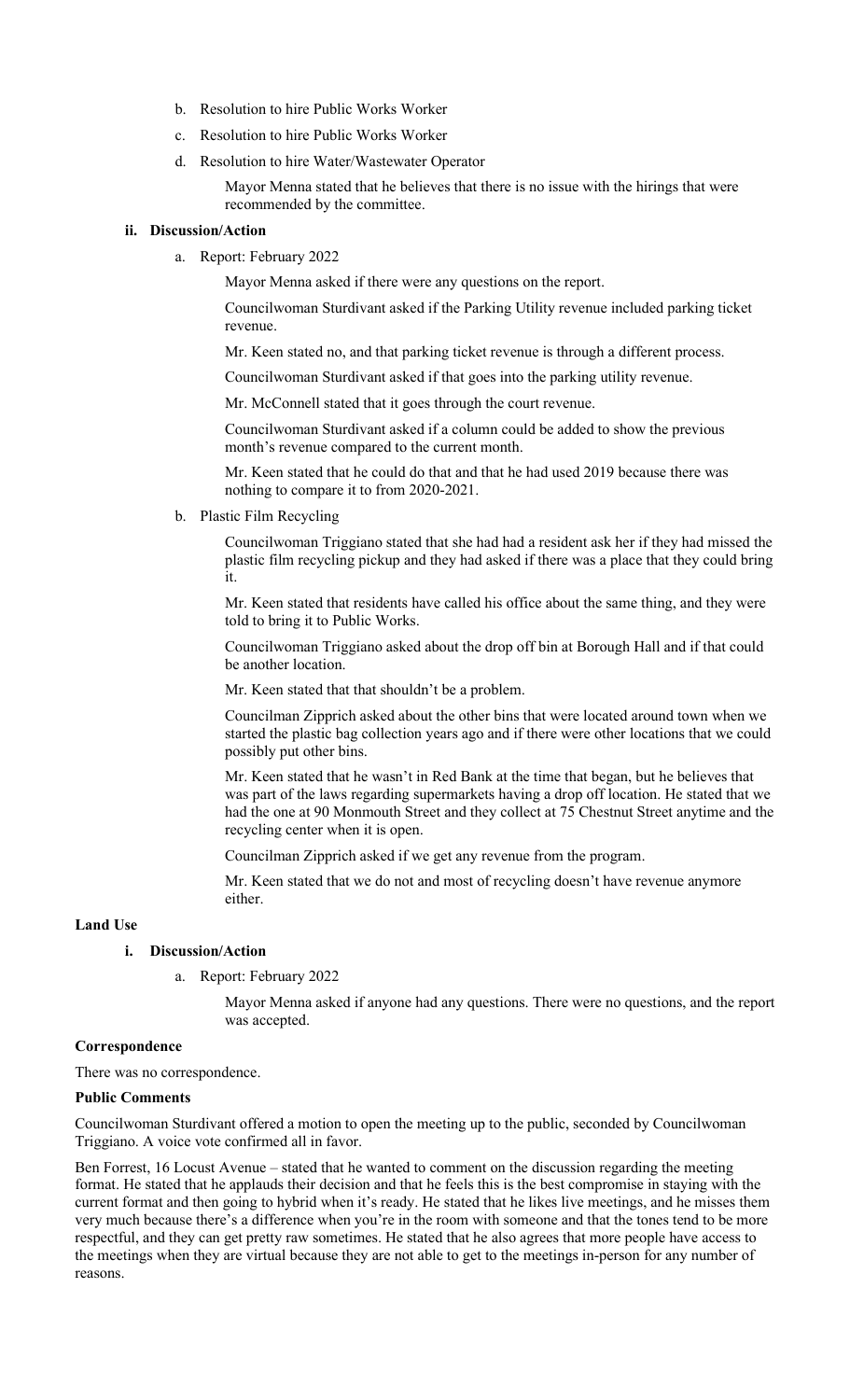Cindy Burnham, 71 Wallace Street – stated that she wanted to address Broadwalk and the committee they were speaking of and that there was a committee before for this which included residents. She stated that the problem with that committee was that residents and businesses that aren't in the area of Broadwalk, and that she thinks it is really important to get resident representation from people who are affected by the area. She stated in regard to the hybrid meetings, it is unacceptable that it has taken so long, and they are really in the dark ages compared to other towns. She stated in regard to the Redevelopment Agency and that when it was created it was said that they could end it any time and now they're having to go through a lot of protocol to disband it and asked why that is.

Mayor Menna stated as members of the Council, they all take an oath to follow the law and the law says there's a certain process to disband it and they are legally to follow the law.

Ms. Burnham stated in regard to the Senior Center, and if they have put that out to bid yet.

Mr. McConnell stated that it is ready to go to bid and that he is waiting on the actual bid documents and setting the return date from the architect, and we should have it any day now. He stated that we couldn't do it until we had the funding approved.

Councilman Zipprich stated that there were just a few minor corrections to be made and that it should be good to go.

Mr. McConnell stated that he would follow-up on the status.

Stephen Hecht, 135 Branch Avenue – stated that the Mayor had indicated that not having oversight over the number of hours that the part-time tax assessor inspector is a practice of the assessor's office. He asked if he meant it literally and it's not statutory and if it would be possible for the Council to require that the part-time inspector list hours.

Mayor Menna stated that he was sorry if that was the way Mr. Hecht interpreted what he said. He stated that what he tried to say is the function of the assessor's office generally are setup and regulated by the assessor who has statutory responsibility over that office. He stated that in smaller town the assessor is also the inspector, but he doesn't think that that is something we can do here. He stated that what he meant to say is the thresholds of that office are really to be administered by the assessor.

Mr. Hecht stated that when you hire an attorney you have a maximum number of hours that the attorney submits based on how he spent the money that was allocated. He stated that it seems to him that somehow due diligence is not being respected if indeed a part-time employee does not have to account for their time. He asked if there was any other part-time employee in the borough who does not have to account for their time.

Mayor Menna: There are a number of them, and he's not suggesting that they don't do their work, but there are employees who are given a stipend that are part-time. He stated that they perform their duties, and they perform them admirably and we generally do not ascertain how much time they spent performing their duties because they may perform more hours or less hours, but they get the job done.

Mr. Hecht stated that they are talking about \$7500 a year.

Mayor Menna stated that the municipal prosecutor gets a stipend and how many hours he spends in court we don't know, but he does his job, and he gets paid for it.

Mr. Hecht stated that it seems to him that fiduciary responsibility of this Council is somehow being overlooked with respect to this issue.

Andrew Zeitlin, 820 Orchard Road – stated that he is a partner in Canopy Crossroad which leases space at 9 West Street. He stated that they are a group of Red Bank citizens that are pursuing a cannabis license at the State level. He stated that it is a very involved process and so we would love to educate the Council on some of the nuances of this law. He made the following statement, "We are a group of Red Bank entrepreneurs applying to the State for a CREAMM Act license, that is the Cannabis Regulatory Enforcement Assistance, and Marketplace Modernization Act. The acronym for this I think is very important, the front part of CREAMM is regulatory enforcement, which I'm sure we all agree is the responsibility of all community members and particularly our company. This means that you need to keep pot away from kids, it's only for adults. So, we are very, very sensitive to that issue, it's fundamental to the operation of the business. The backend of the acronym is assistance marketplace and modernization, and what that really is speaking to is if you read through the ordinance, which I've had to do in order to apply, is to making cannabis legal, to repair some of the damage that was done when it was illegal and to allow New Jersey residents to build the industry for themselves, not allow out-of-state cannabis operators and multi-state operators to take over and dictate how this business is going to develop. The act actually specifies a category license called a micro-license, this allows local entrepreneurs to build where all owners must be New Jersey residents, we must be either a Red Bank resident or adjacent to the town to be an owner, all the money has to be from New Jersey residents, the business must occupy less that 2500 square feet so it's a limited operation, we're only allowed ten employees, but the point of the whole thing is to allow residents or local entrepreneurs to get into the industry because it's already very, very mature from other states and what happens is that multi-state operators put a lot of money in, your going to end up with a representative from that company and you'll never have access to making decisions about the business is operated. I believe that Red Bank residents want to encourage local business and what better way than to respect the CREAMM Act and create a microlicense application fee of 10% of a whole business fee as the state does and in my statement that I submitted, I attached the table of fees that the state uses for the various different types of cannabis licenses and so at that level it's \$10,000 for a normal retail operation, but for a micro-license it's only \$1000. What we're asking is, could you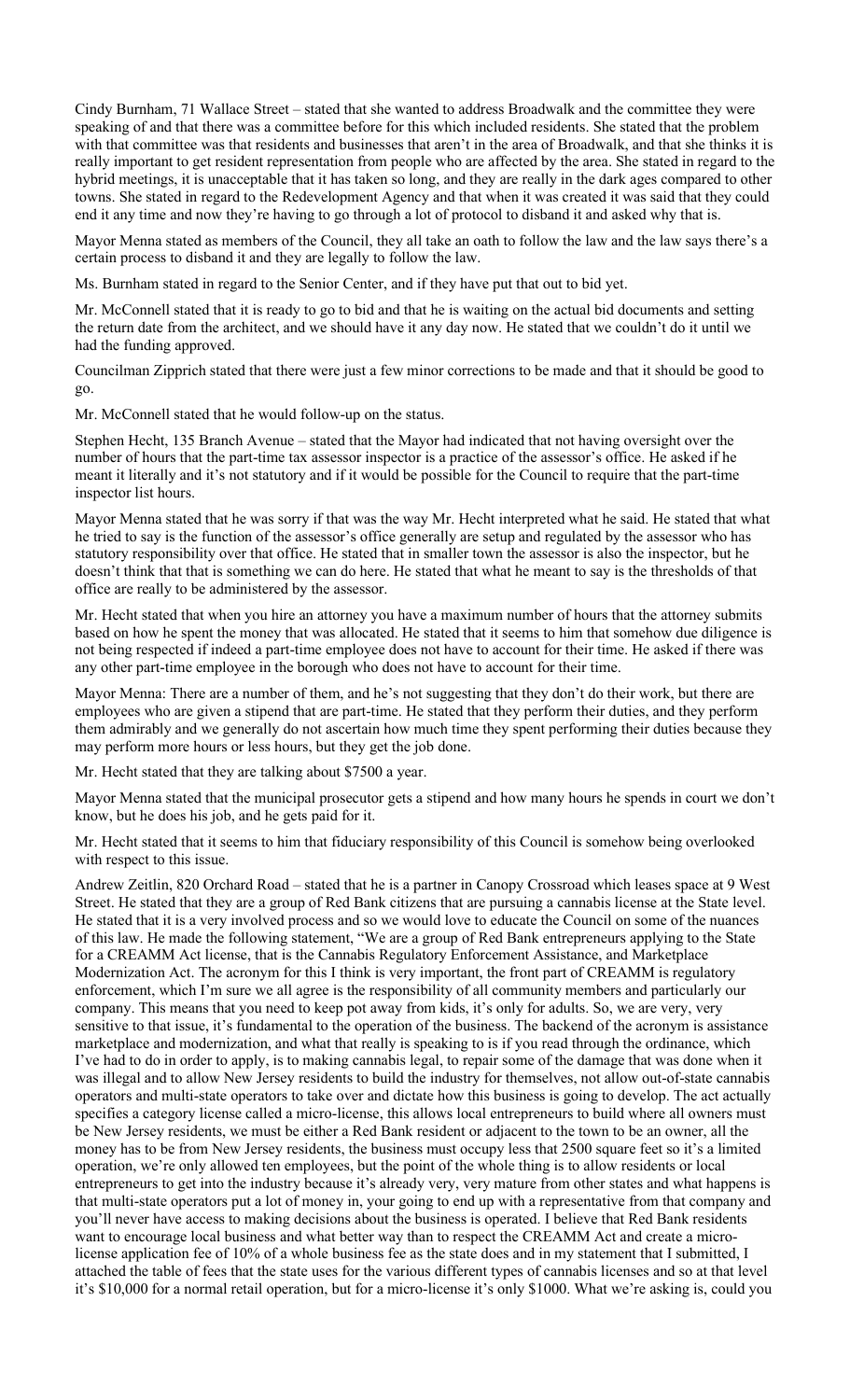create a category in the fee section to say that a micro-business license would be charged \$1000 and then \$250 annually. That's my statement and I appreciate your attention and if you have any questions for me or you would like to meet another time, like I said I'm a resident and I studied this industry, my background is actually as a chemist, so I take this very, very seriously and I thank you and I appreciate your time."

Mayor Menna thanked Mr. Zeitlin and stated that he appreciates his informative statement, I just wanted to correct one thing, Orchard Street is not Red Bank, it's located in Middletown Township.

Mr. Zeitlin stated that he is a representative, there are several Red Bank residents that are investors and are owners, so I just want to correct that I'm adjacent to Red Bank as a representative to the company.

Dominic Rizzo, Catch 19 – stated that he wanted to thank everyone for letting Broadwalk happen the past two years. He stated that last year they invested a lot of money in their outside seating and outside décor, and he took pride in the way it looked compared to other towns. He stated that he was under the impression that we would be going forward with Broadwalk this year and that he does understand that we're under the mercy of the construction, but he wants to get a consensus going forward that we're all on the same page of Broadwalk being open, especially this year and years moving forward and what the timeframe is on it.

Sue Viscomi, 25 Cedar Street – stated that she's glad that the crosswalks are being discussed but that she wanted to bring up the crosswalk at Drs. James Parker Boulevard and Bridge Avenue. She stated that when the artwork was initially put down, she was concerned about maintaining it and it isn't being maintained and she asked what was going to be done about it. Her second concern was regarding the dissolution of the RDA and if we were incurring any costs because there haven't been any meetings so there shouldn't be any costs. Lastly, she stated that she wanted to thank Councilwoman Mirandi for being on top of the budget.

Councilman Zipprich stated that he wanted to address Ms. Viscomi's crosswalk issue and he that he had addressed the issue with Mr. Keen and the intersection is to be cleaned up and the image will be painted over.

William Poku stated that he wanted to address the comment that Councilman Ballard had made about the appeals. He stated that he happens to be one of the 45 and that earlier this year he had spoken to the Mayor and Council and urged that people take advantage of the right to appeal. He stated that the situation with Red Bank is that if you buy a \$100,000 house, you would expect that the value of the house would increase, and the revenue generated would lower the tax, but that's not what's happening in Red Bank. He stated that each year the assessments keep going up and in past appeals he had mentioned the Freeze Act to the Monmouth County Board of Taxation, and they claimed that the act did not apply, but since then there has been a ruling that residents should not be deprived of the Freeze Act. He stated that soon an ordinary person will not be able to buy in Red Bank due to the increasing assessments and taxes and the law recognizes that the assessment is arbitrary. He stated that they should look into just settling the 45 rather than ending up like Mount Laurel where people are being driven out. His second issue was the hybrid situation and he stated that he didn't understand why we haven't asked Ms. Viscomi about her expertise in that area.

Mark Halloran, 25 Morie Place – stated that he wanted to circle back to Mr. Zeitlin's comments about Cannabis Crossroads and that he may not live in Red Bank, but there are several others in that business that have been in Red Bank for over 30 years. He stated that the point that Mr. Zeitlin was trying to make is that it is really a microbusiness, and it is limited in where it can be placed, the square footage of the property and the number of people it can employ. He stated that they would also like the fee for the business to reflect that of the State.

Kevin Kelleher, 66 John Street – stated that he would like to echo what Mr. Halloran was stating about Mr. Zeitlin's discussion and that it is important to have homegrown Red Bank residents here in town rather than looking at out-of-state businesses. He stated that the micro license is important in that it spurs local growth. He stated that it is important that the town take into account the residents' perspective on this because it is a new business.

Sue Viscomi – stated that she wanted to follow-up and get an answer as to whether the executive director or any other professionals of the RDA still getting paid.

Mr. McConnell stated that he cannot remember any expenditures this year.

Ms. Mirani stated that on the bills getting paid today there is a payout for legal services.

Mr. McConnell stated that he would look into it.

Councilwoman Triggiano offered a motion to close public comment the meeting, seconded by Councilman Zipprich. A voice vote confirmed all in favor.

Councilman Zipprich stated that he was in receipt of Mr. McConnell's memo in regard to the Marion Street Community Garden and the meeting with the DEP and asked for a quick synopsis as to what's transpired with remediation and whether we will be able to use that property again.

Mr. McConnell explained what the next steps would be doing next and what properties would have investigative testing done. He stated then there will be remediation and any financial obligations would fall onto the DEP.

Councilman Zipprich asked when the DEP would be there to do the remediation.

Mr. McConnell stated that it would be the end of the year into next year.

Councilman Zipprich asked if there would be any restrictions if they were to bring in raised beds and soil.